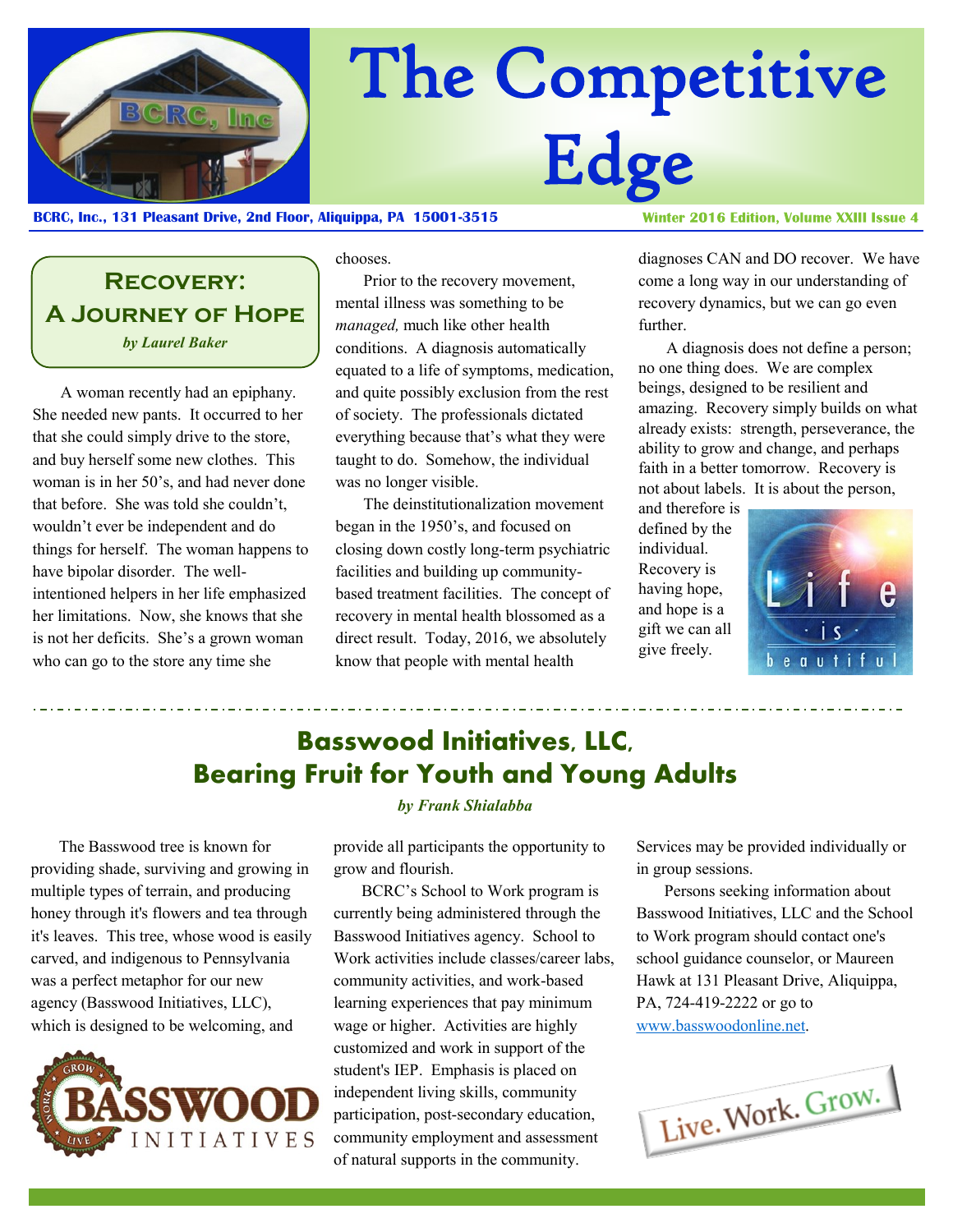

### **Ann Embraces Her Abilities**  *by Gina Alberti*

Congratulations are in order for Ann Arena, who was honored at UniqueSource's *Embrace the Abilities Banquet* in Harrisburg in June. Ann, an employee of BCRC's Records Management department, was nominated for Employee of the Year in the Commonwealth of Pennsylvania. For her commendable work at the Department of

Vital Records, she was awarded a beautiful crystal trophy and a monetary gift. In a bio included in the dinner program, Ann said she feels pride knowing her work is valuable for Pennsylvania and its residents and finds her work engaging. Ann also expressed gratitude to her supervisors for acting as role models and for the BCRC community as a whole.

We thank Ann for her contribution to BCRC and congratulate her on this spectacular honor!

## **Youth Ambassador Program Promotes Mental Health Awareness** *by Jessica Rusak*

The first Youth Ambassador event was held on September, 19<sup>th</sup> at the Community College of Beaver County with almost 70 Beaver County high school students in attendance.

Students were selected for this program to help increase awareness and understanding of mental health issues. Each district chose a minimum of 10 students with leadership abilities and different levels of mental health knowledge. Aliquippa, Big Beaver Falls Area, Freedom Area, New Brighton Area and Rochester Area school districts were invited to take part in the program.

The event connected students with faculty and representatives from county wide social service agencies. Susan Smith, a BCRC program specialist and one of the ambassador's organizers, and Maureen Hawk, BCRC's coordinator of youth services attended the event.

This newly launched program is funded by the Helping BC Scores grant through the Substance Abuse and Mental Health Services Administration (SAMHSA) and is intended to improve the existing system of care for youth ages 13 to 21 who have a behavioral diagnosis.

Youth Ambassadors are encouraged to create peer support networks and introduce student-run clubs promoting mental health awareness within their schools to help lessen the stigma. Ambassadors receive ongoing training, cultivate friendships, and meet quarterly to discuss their accomplishments within their schools.

## Jessica Has Song of Joy

*by Frank Shialabba*

Maintaining a positive outlook on life, is something that very few people can accomplish. Jessica McFadden, a 15-year employee of the Brighton Hot Dog Shoppe in Rochester, has done that and more.

Jessica is someone who makes other people comfortable with her warm and welcoming smile. I know from experience, as she always is one of the first people to greet me when I attend BCRC's annual Christmas party. WIN Services Director Sheila Silbaugh and, Jonni Kichta, supervisor of habilitation services, tell of a recent day at WIN, when the halls were filled with the sounds of Jessica



singing about how much she loves the staff at WIN. This is a young lady who manages to bring joy to others.

Jessica's giving spirit has won her many fans at her job in Rochester, in addition to many tips. Her family has always been very supportive of her employment, transporting her from Hookstown to Midland where she then caught a bus to Rochester.

Jessica has grown immensely in her independence and her ability to express her feelings. She has moved into a community living residence where she has blossomed. Ms. Silbaugh states, "Jessica is now able to talk about things that frighten her or make her sad. She no longer has to keep these things inside."

Indeed, the only thing that radiates from Jessica now is her warm and welcoming smile.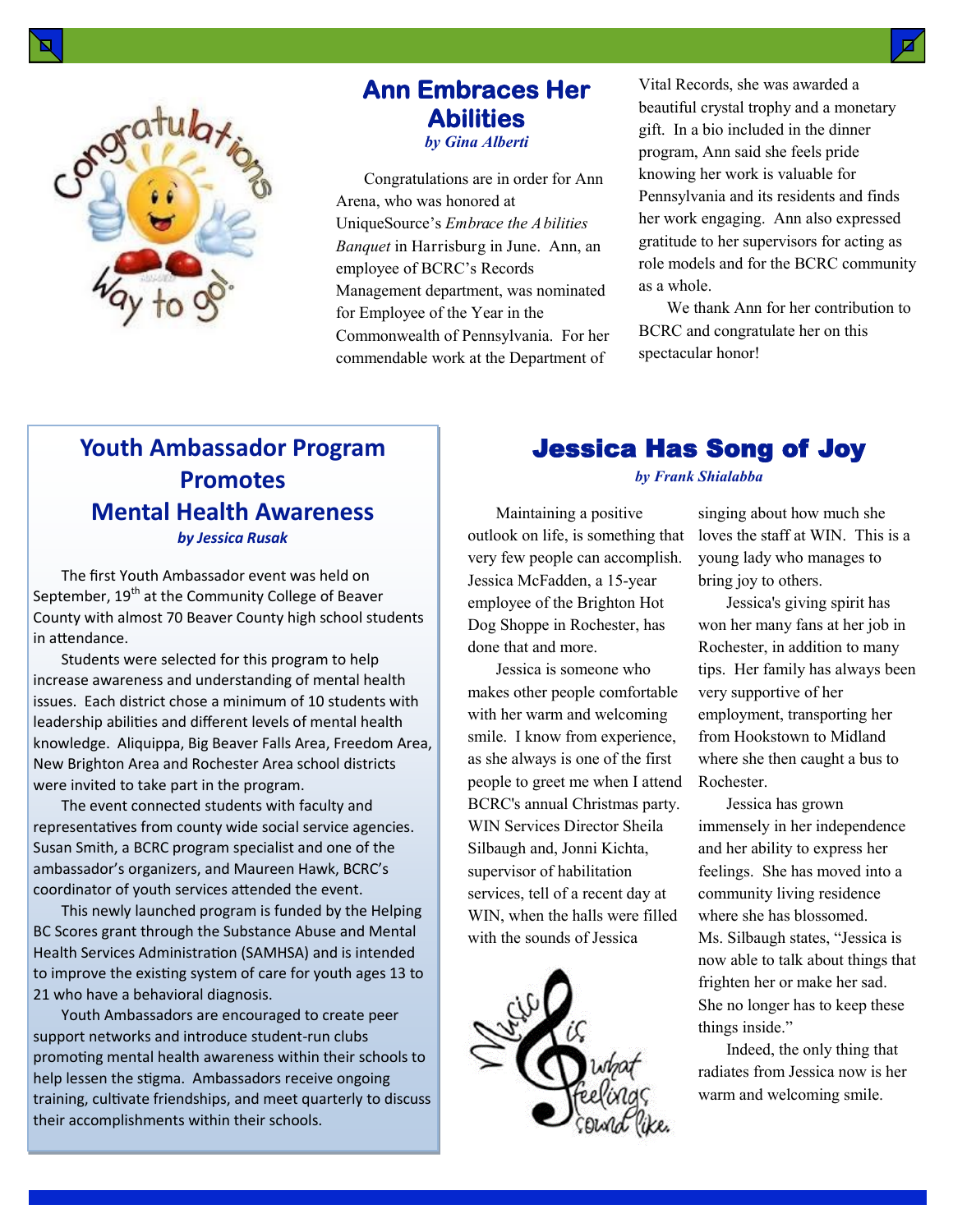# Community Assessments Change Lives

*by Frank Shialabba*

According to the 21st Annual Report to Congress on the Implementation of the Individuals with Disabilities Education Act of 1999, students with disabilities are less likely to drop out of school and be competitively employed if they receive adequate vocational training before they graduate. One of the most significant ways that any program can implement vocational education is through a comprehensive program that discovers a student's vocational interests and aptitudes. The School to Work program addresses this issue through its Community-Based Assessment program.

STW staff conduct student interviews, obtain input from family and teachers and utilize interest inventories to help plan a student's community experiences. Then staff make contacts with local businesses and nonprofits so that students may experience a hands-on work experience through a community-based assessment. According to Supervisor of Youth Services Maureen Hawk, "Beaver County businesses have been overwhelmingly

supportive of our mission to help students gain employment. For example, one student was able to try his hand at cooking and baking at a restaurant in Aliquippa."

The School to Work program has also been able to partner with Job Training of Beaver County to provide paid work experiences at many businesses around Beaver County. These experiences often lead to summer jobs or part-time employment while the student is still in school.

Businesses in Beaver County interested in this program can contact Maureen Hawk at 724-419-2222.

# **New Award Named for William Lintz by Frank Shialabba**

A new BCRC award will be named after one of BCRC's founders, William Lintz, Sr. In the 1950's, Mr. Lintz spearheaded an effort by a group of parents to obtain funding for persons with intellectual disabilities in Beaver County. BCRC was originally named the William Lintz Sheltered Workshop in his honor. The award will highlight many of the qualities of Mr. Lintz's son, Joseph Lintz, who was one of the original workshop employees. Joe was well known for carrying himself with

an air of selfconfidence. He was very outgoing and active in the community and truly one of BCRC's first goodwill ambassadors.





## **Spotlight on Pam Hineman** *by Kelly Newhouse*

Pam Hineman came to chilly PA from warm North Carolina and has worked for almost two years as a job coach overseeing groups of workers and as a one-to-one coach providing individual support.

Whether coaching in a group setting or one-to-one, she is equally devoted to each person. She is attentive to their specific needs and identifies working directly with the clients as the best part of her job.

Having worked for a local domestic service in North Carolina, Pam understands the need for organization, commitment to tasks, and stamina required to complete assigned jobs. She passes on all these work skills as well as the interpersonal skills needed in competitive employment. Pam's fun and warm personality has resulted in her being a positive role model for our consumers. Her hope for the future is that she, and those she supports, continue to grow, and that she is able to help them reach their goals.

Pam is energetic and committed. Her spare time is quite full since she has married her "best friend." Dale. They bring together a blended family of 5 children, 2 grandchildren, while they are await the arrival of a third grandchild. When there is time left after being with family, she and her husband practice target shooting at a local range. BCRC has certainly hit the bull's eye with this job coach!

Ø